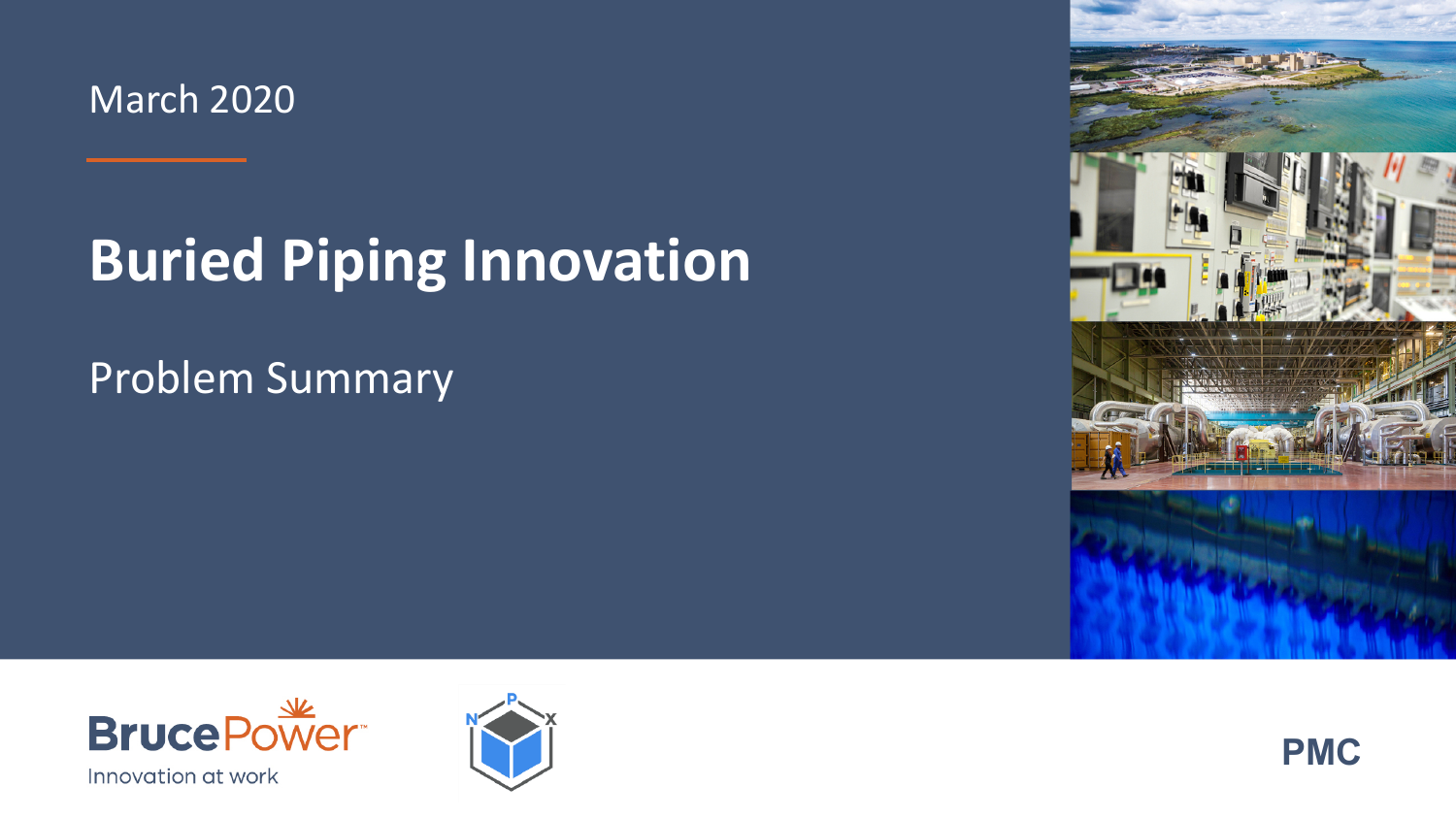#### **Problem Overview**



Buried Piping

The underground piping systems in the following slides have been in service for more than 40 years.

Limited inspections to date have revealed degradation due to corrosion and aging. Limited data exists to make decisions on next steps.

**F41** 

Problem Statement: determine how to extend the service life of mostly un-inspected, aged pipe to 2064





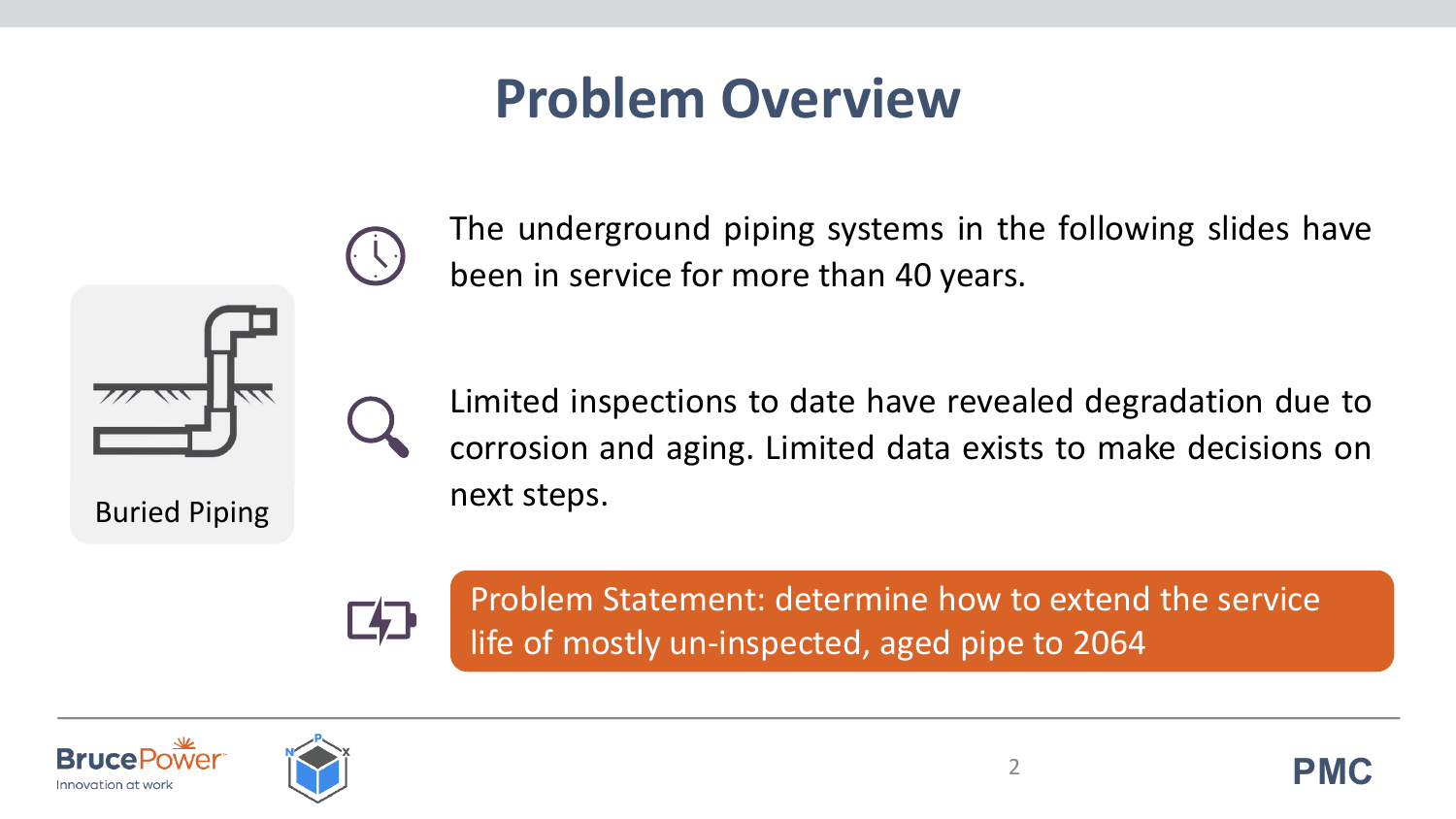## **System 1: Common Service Water (Bruce A)**



α

|   | Max. Depth: 17 ft<br>Avg. Depth: 6-10 ft |  |
|---|------------------------------------------|--|
| Ц | Size: 8" to 30"   Sch. 40                |  |
|   | <b>Material: Carbon Steel</b>            |  |
|   | LUIRUI. JOUU IL                          |  |

 $L$ ength: 3800 ft

#### **Current Plan:**

- Install Electrical Insulation
- Install Inspection Ports
- Perform Internal Inspection
- Repair or replace pipe as needed



Age: > 40 years



State: filled with water



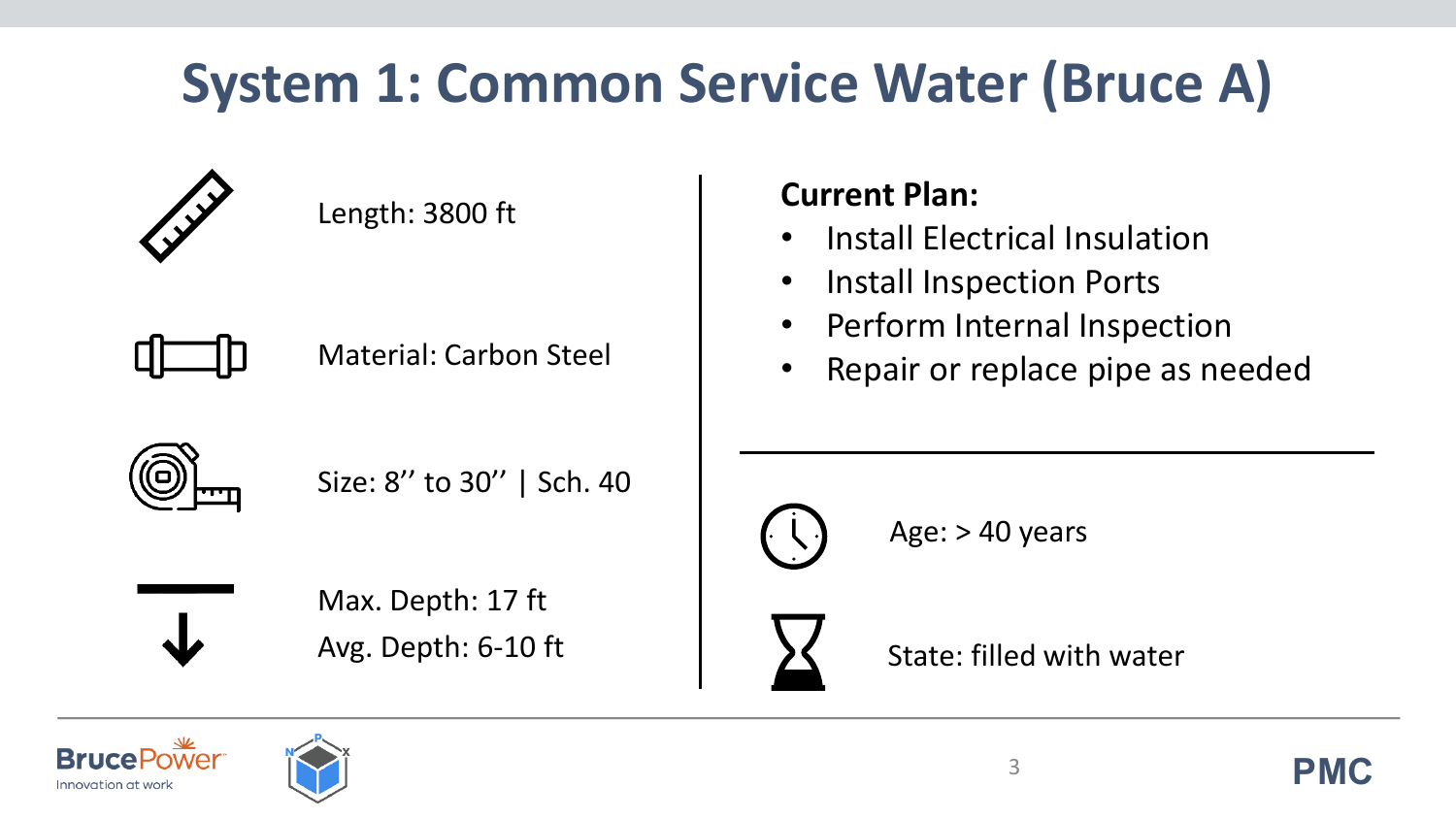## **System 2: Common Service Water (Bruce B)**



Έ

| .P.                           |  |
|-------------------------------|--|
|                               |  |
| Avg. Depth: 7-17 ft           |  |
| Max. Depth: 35 ft             |  |
| Size: 24" to 30"   Sch. 40    |  |
|                               |  |
| <b>Material: Carbon Steel</b> |  |
|                               |  |
| LUIRUI. LJJU IL               |  |

 $L$ ength: 1350 ft

#### **Current Plan:**

- Install Electrical Insulation
- Install Inspection Ports
- Perform Internal Inspection
- Repair or replace pipe as needed



Age: > 40 years



State: filled with water



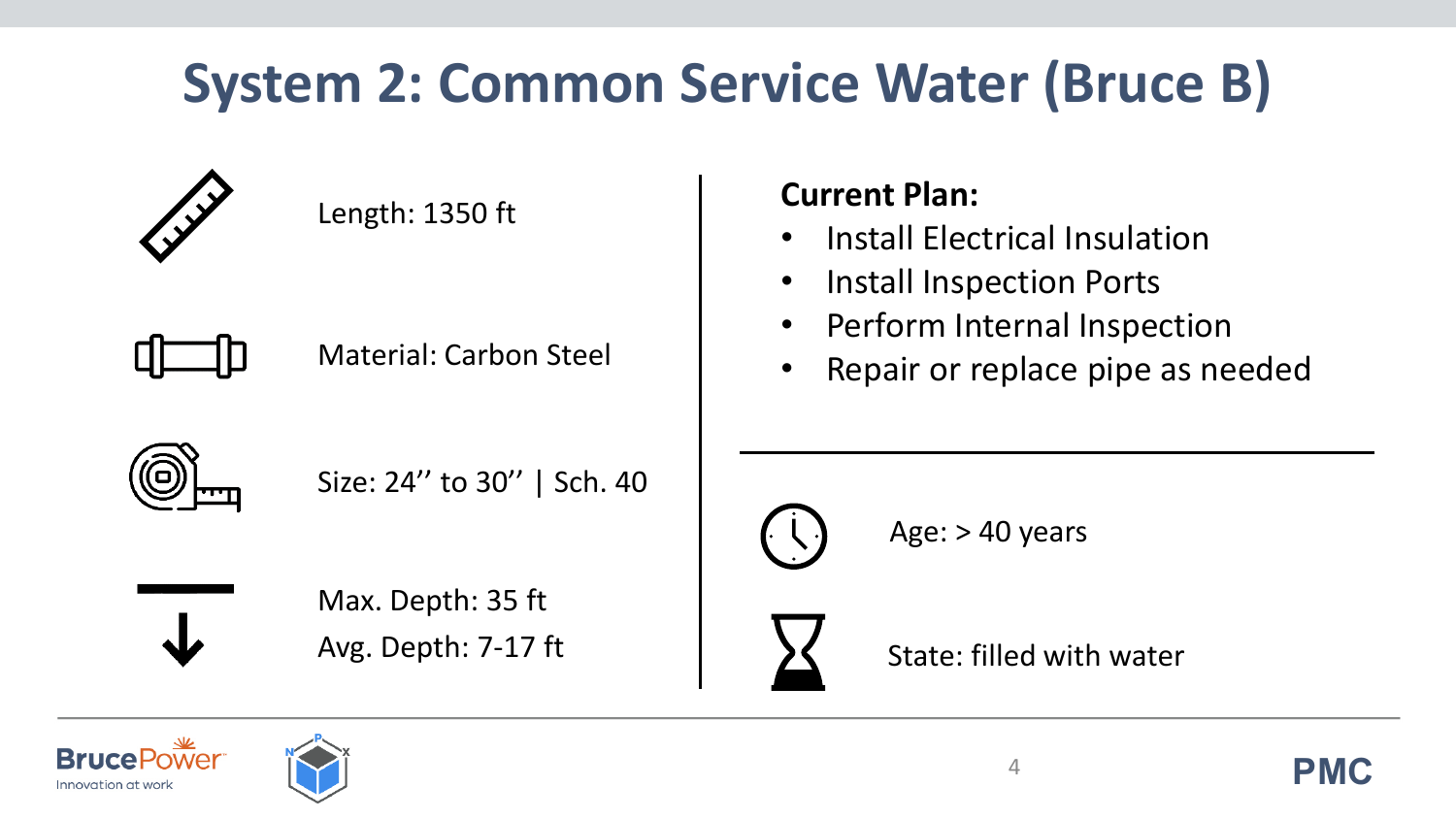## **System 3: Emergency Water System (Bruce B)**



|    | Length: 4200 ft                         | <b>Current Plan:</b><br>Piping replacement, above ground |
|----|-----------------------------------------|----------------------------------------------------------|
|    | <b>Material: Carbon Steel</b>           |                                                          |
| Θ) | Size: 2", 10" - 30"   Sch. 40           | Age: $> 40$ years                                        |
|    | Max. Depth: 24 ft<br>Avg. Depth: 6-8 ft | State: empty pipe, possibly wet                          |



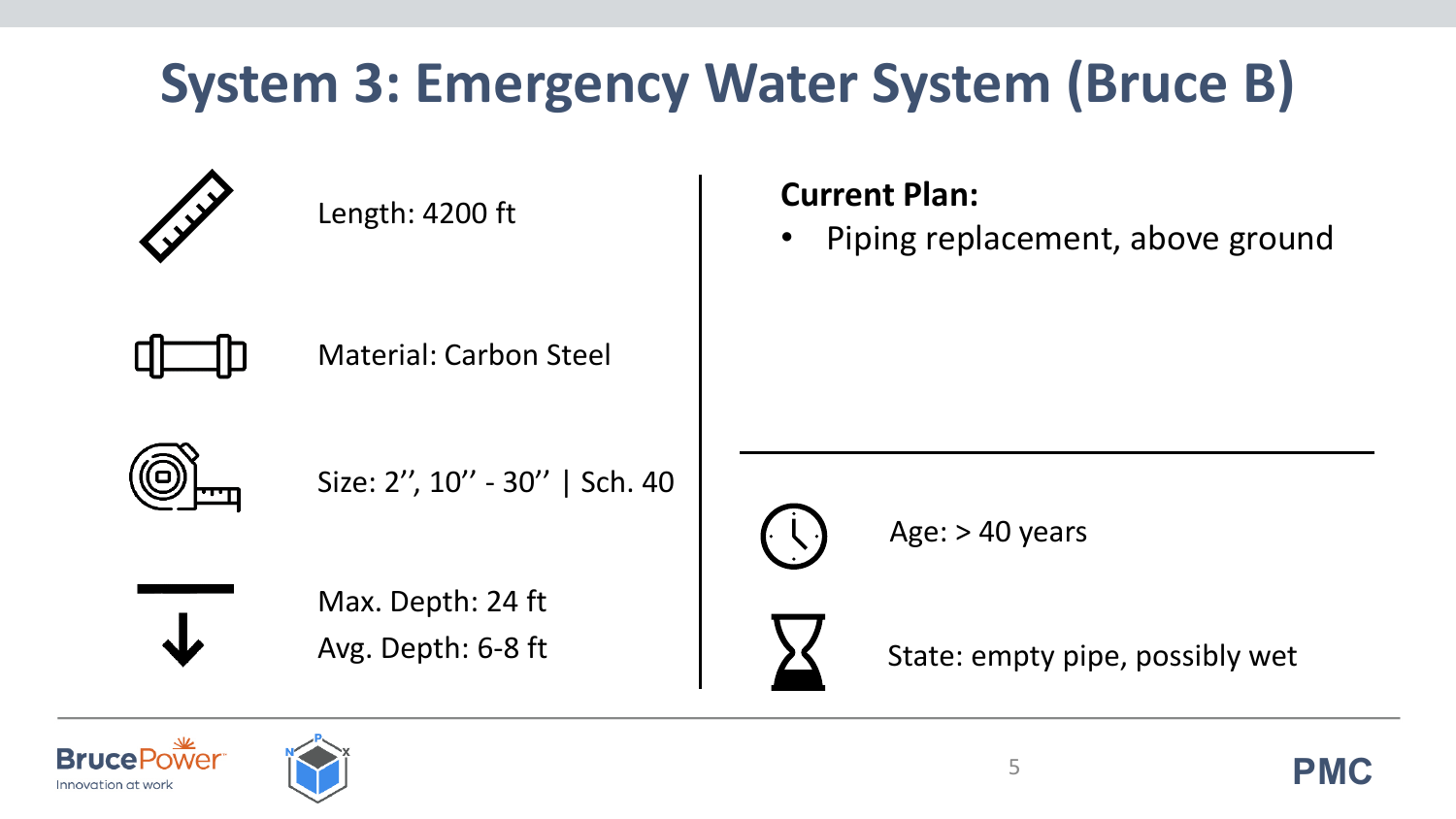### **System 4: Low Pressure Service Water (Bruce A&B)**



o

| Material: Carbon Steel    |
|---------------------------|
| Size: 3" to 54"   Sch. 40 |
| Depth: 15 ft (constant)   |

Length: 450 ft

#### **Current Plan:**

- Install Electrical Insulation
- Perform inspection (using built-in access points)
- Perform rehabilitation and cathodic protection as required.



Age: > 40 years



State: filled with water



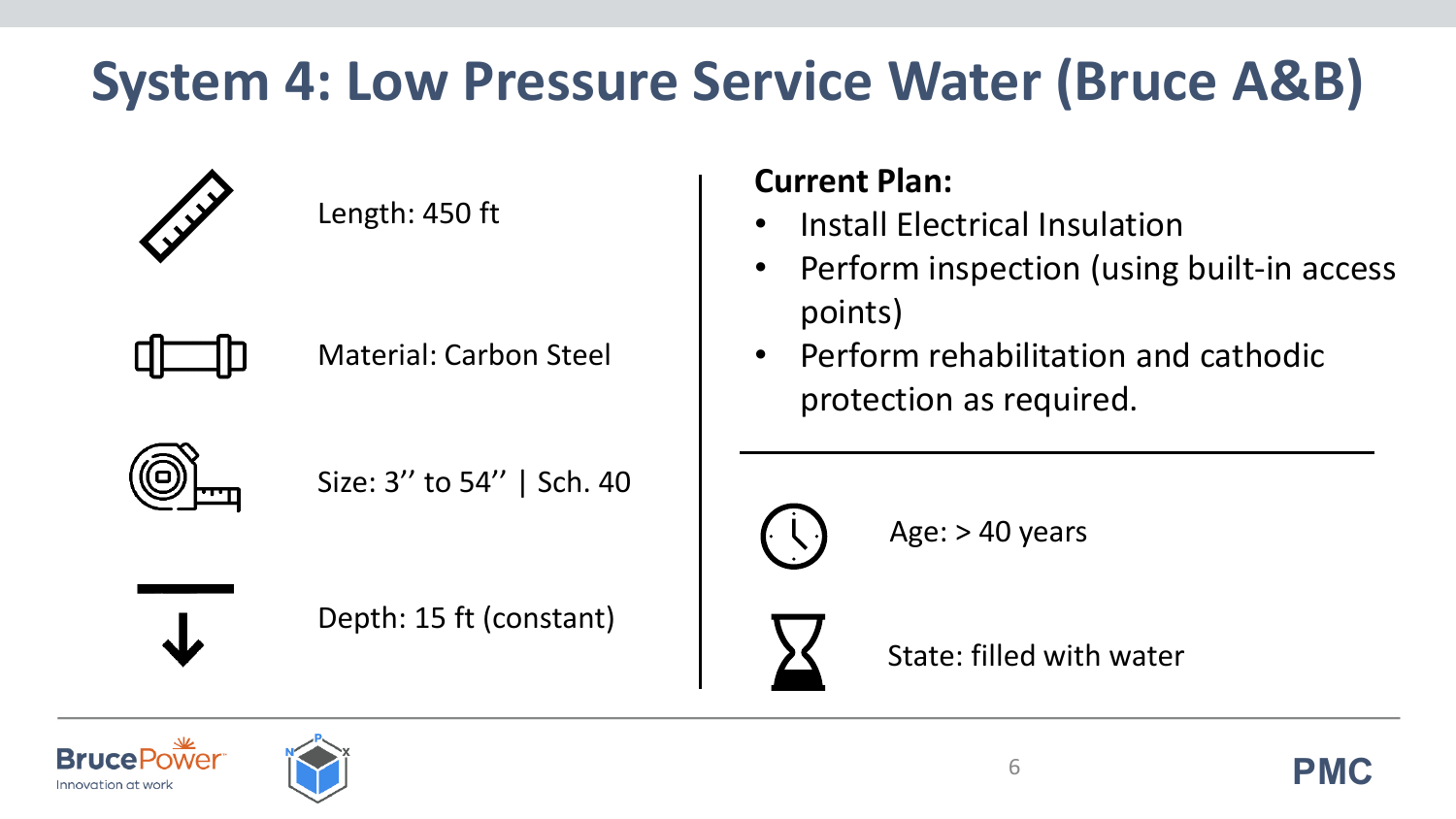### **What we are looking for:**



#### **Buried Piping Inspection Solutions**:

- Inspection Techniques
- Inspection Tools
- Practices for Temporary Modifications

#### **Buried Piping Protection Solutions:**

- Cathodic Protection
- Electrical Insulation
- Internal Liner/Coating Technology
- Other methods to protect or rapidly replace pipe